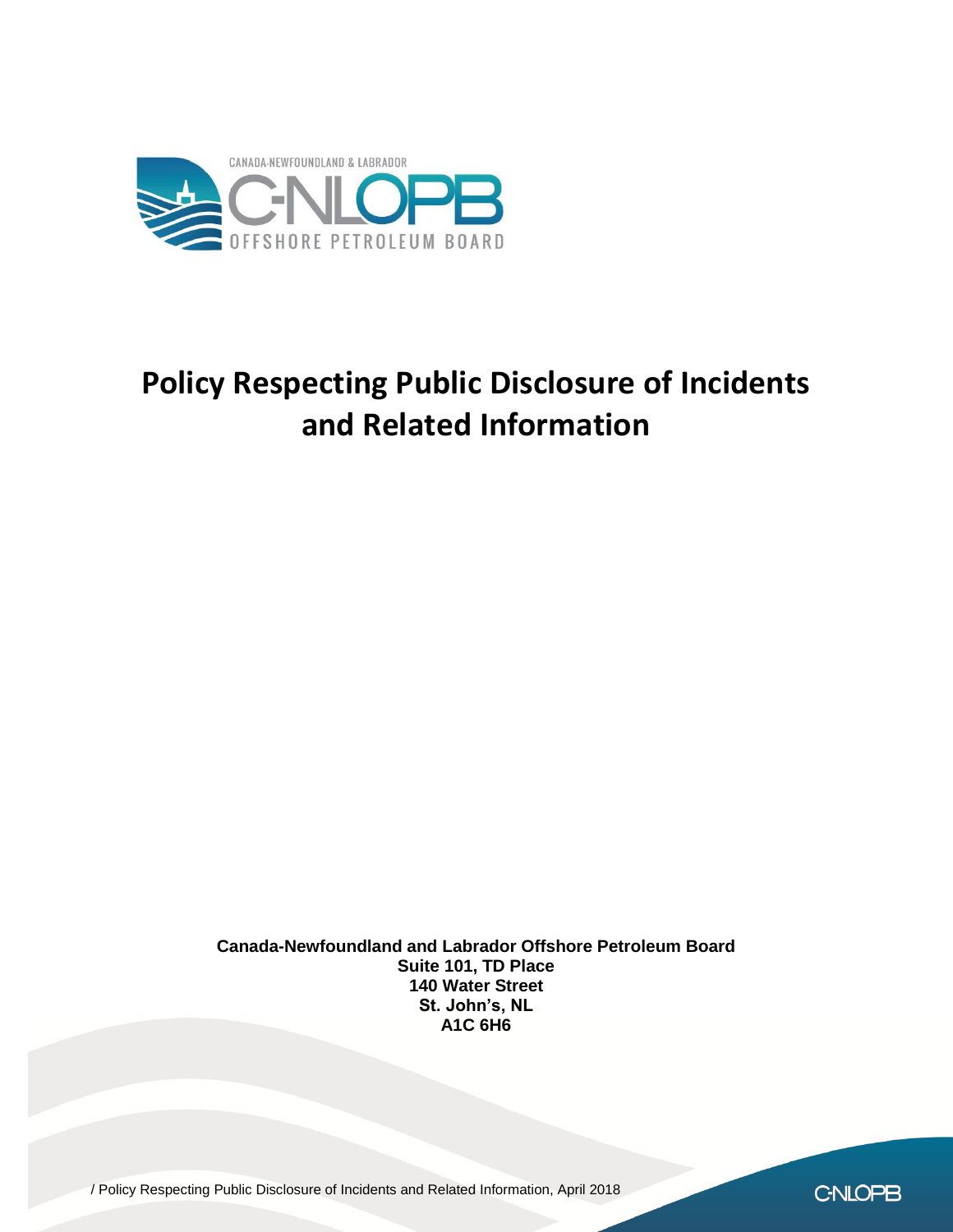# **1.0 INTRODUCTION**

Operators are required to report all incidents to the Canada-Newfoundland and Labrador Offshore Petroleum Board (C-NLOPB). The *Incident Reporting and Investigation Guideline*  (herein referred to as the Guideline) is in place to assist Operators with reporting requirements. Incidents are defined in the Guideline.

The C-NLOPB seeks to promote transparency about incidents through the publication of incident information as follows:

- Incident Bulletins;
- Quarterly safety incident reports; and
- Hydrocarbon spills, including liquid and unauthorized gaseous releases, and unauthorized discharges.

# **2.0 PURPOSE**

Publication of information about incidents is in the public interest for the following reasons:

- Information about incidents that occur may be otherwise unavailable to the media and the public. This may adversely affect public trust in the Operator, who has responsibility for reducing risk to as low as is reasonably practicable, and in the regulator, who has oversight responsibility.
- Improved information about incidents on each of the installations will improve the work of the offshore workplace committees and help prevent similar occurrences.
- Workplaces can be made safer through an informed public, media and stakeholders (safety associations, universities, unions, etc) who engage in informed discussions about workplace safety issues and advocate for improved safety.
- Disclosure of incident information by the C-NLOPB based on Operator provided information will prevent or correct false information and speculation when news of an incident originates from non-authoritative sources.
- Incident disclosure confirms that the regulator is informed of an incident and it provides the public with an opportunity to follow-up with the C-NLOPB or the Operator.
- By releasing information to the C-NLOPB website through Incident Bulletins and quarterly safety incident reports, those with relevant responsibilities will have information on all incidents reported to the C-NLOPB available to them, such that they can review their own operations and request further information from the Operator or industry stakeholders with the goal of reducing other incidents.
- Researchers interested in offshore safety will have access to information that would not be easily accessible otherwise.
- Increased transparency leads to enhanced accountability of all interested and involved parties.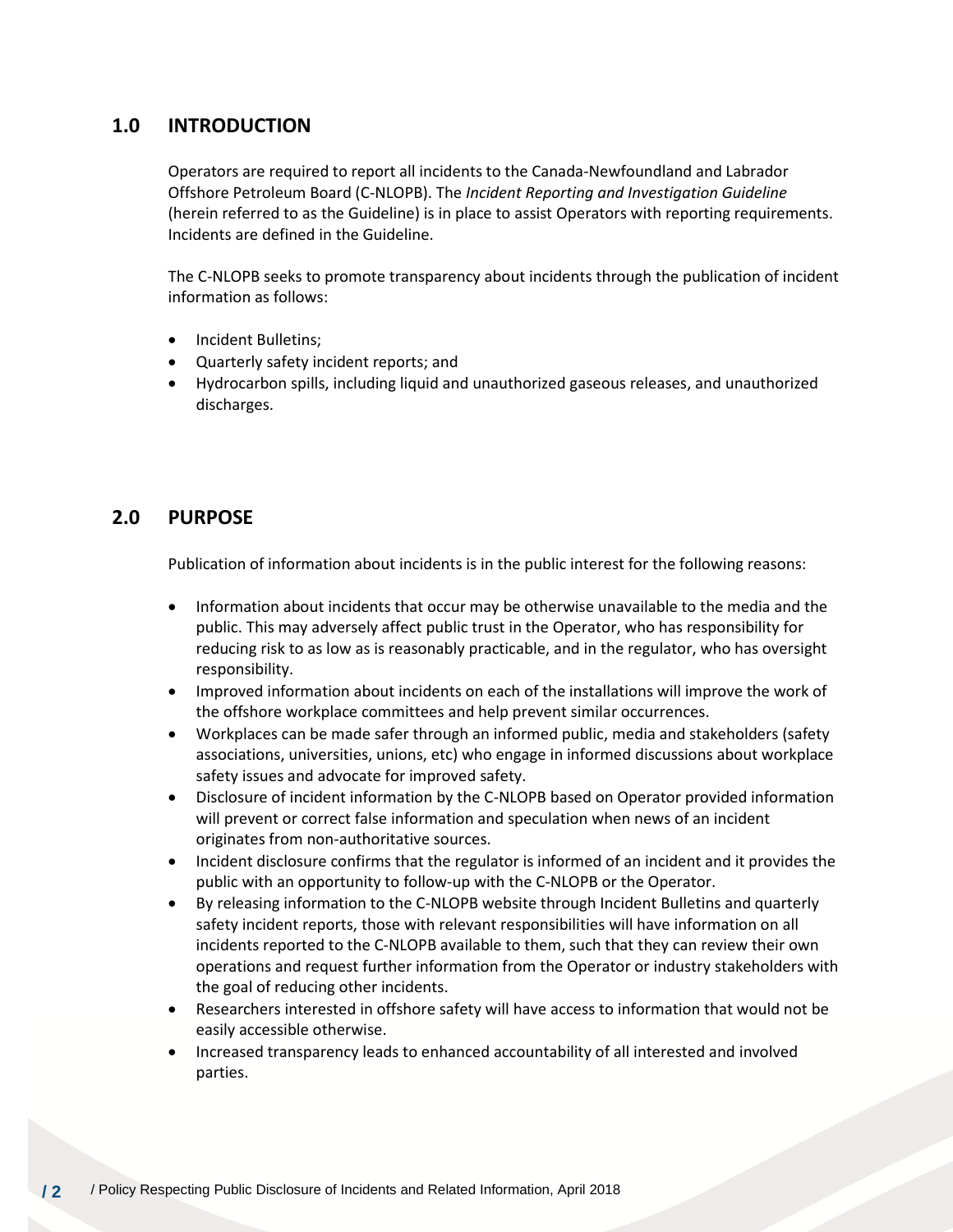# **3.0 SCOPE**

This policy relates to the publication of information about incidents on the C-NLOPB's website to be posted on a quarterly basis and to the issuance of Incident Bulletins when deemed in the public interest.

# **4.0 AUTHORITY**

- Administration and Enforcement Disclosure of Information Section 119 of the *Atlantic Accord Acts*
- Part III.1 Occupational Health and Safety Section 205.089

## **5.0 COMMUNICATIONS APPROACH**

#### **5.1 Information Assessment**

The C-NLOPB receives notification of incidents or events in a manner as prescribed by the Guideline. Information provided by the Operator is assessed at the time it is received. Depending on the nature of the incident or event, additional follow-up with the Operator may occur. The first priority for the C-NLOPB is to assess the Operator's actions in relation to ensuring the health and safety of personnel and reducing the risk to the environment.

Written notifications are received from Operators for all incidents or events that are reportable to the C-NLOPB. Written notifications are circulated to members of the management team and C-NLOPB Officers.

#### **5.2 Incident Bulletin**

An Incident Bulletin is intended for public distribution and contains preliminary information about certain incidents that are reported to the C-NLOPB by Operators.

Following the initial assessment of an incident and receipt of the written notification, an Incident Bulletin may be posted for the incidents listed in Section 5.3 of this policy. This decision will be taken by the Chief Executive Officer (CEO), in consultation with the CSO and/or CCO, as per the *Accord Acts*.

Following written notification from the Operator, the C-NLOPB will post an Incident Bulletin to the C-NLOPB's website, no later than the end of the next business day.

Approval of the CEO, or designate, is necessary before the Incident Bulletin can be posted to the website. A copy of the Incident Bulletin will be sent to C-NLOPB Board members, government contacts, Operator contacts and C-NLOPB staff in advance of it being posted to the website. It is the C-NLOPB's expectation that Operator contacts will disseminate the Incident Bulletin within

C-NLOPB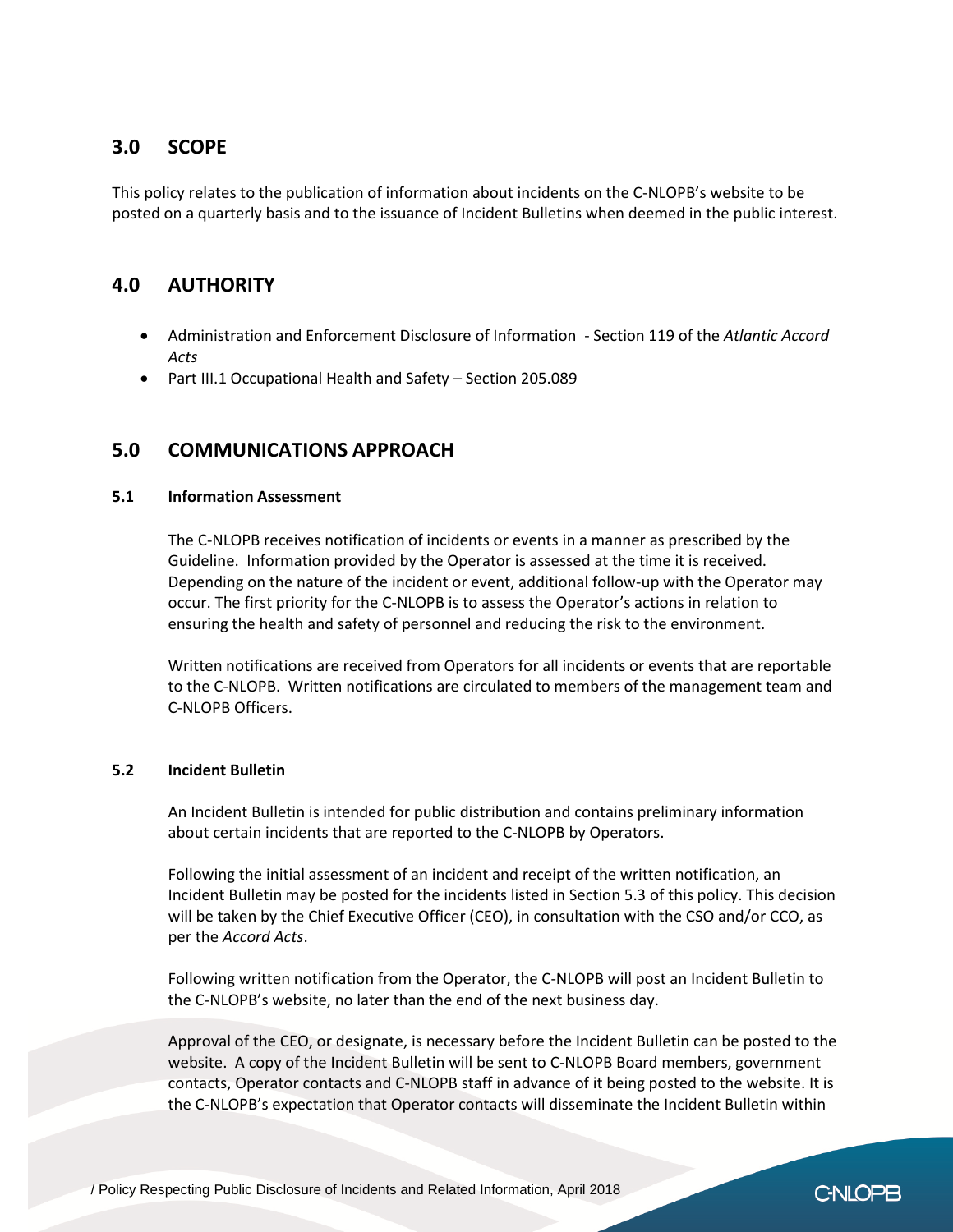their organizations, including Workplace Committees. Once posted, the public will be alerted through the C-NLOPB's Twitter account. At times, the C-NLOPB may decide to share an Incident Bulletin with other Canadian petroleum regulators and/or the International Regulators Forum, subject to the information disclosure provisions in the *Accord Acts.*

## **5.3 Incidents that may result in the issuance of an Incident Bulletin**

For the purposes of Section 5.2, the following types of incidents are considered incidents for which an Incident Bulletin may be issued:

- (a) all occupational related fatalities which occur onboard a marine installation or structure or passenger craft;
- (b) a missing person from a marine installation or structure or passenger craft;
- (c) a major injury as defined by the Guideline;
- (d) a fire or explosion which results in injury to personnel, impairment to critical equipment, requires activation of fixed fire suppression systems or otherwise poses a threat to the health and safety of personnel;
- (e) a collision which results in an injury to personnel, spill or unauthorized discharge, or impairment to critical equipment;
- (f) a loss of well control as defined by the Guideline;
- (g) a major hydrocarbon release as defined by the Guideline;
- (h) an unauthorized discharge of synthetic based mud and non-hydrocarbon substances exceeding 1000 litres (not including water content, where available/applicable);
- (i) a Spill of crude oil exceeding 25 L;
- (j) a Spill of oil, other than crude oil or synthetic based mud, exceeding 100 L;
- (k) an implementation of emergency response plans in response to an imminent threat to the safety of personnel, the safety of the marine installation or structure or the environment; or
- (l) an incident where a fatality or major injury was narrowly avoided.

#### **5.4 Notices of Non-Compliance and/or Orders to Comply**

When the CSO and/or CCO issue Notices of Non-Compliance and/or Orders to Comply, these will be posted publicly no later than the end of the next business day, in accordance with the information disclosure provisions of the *Accord Acts.*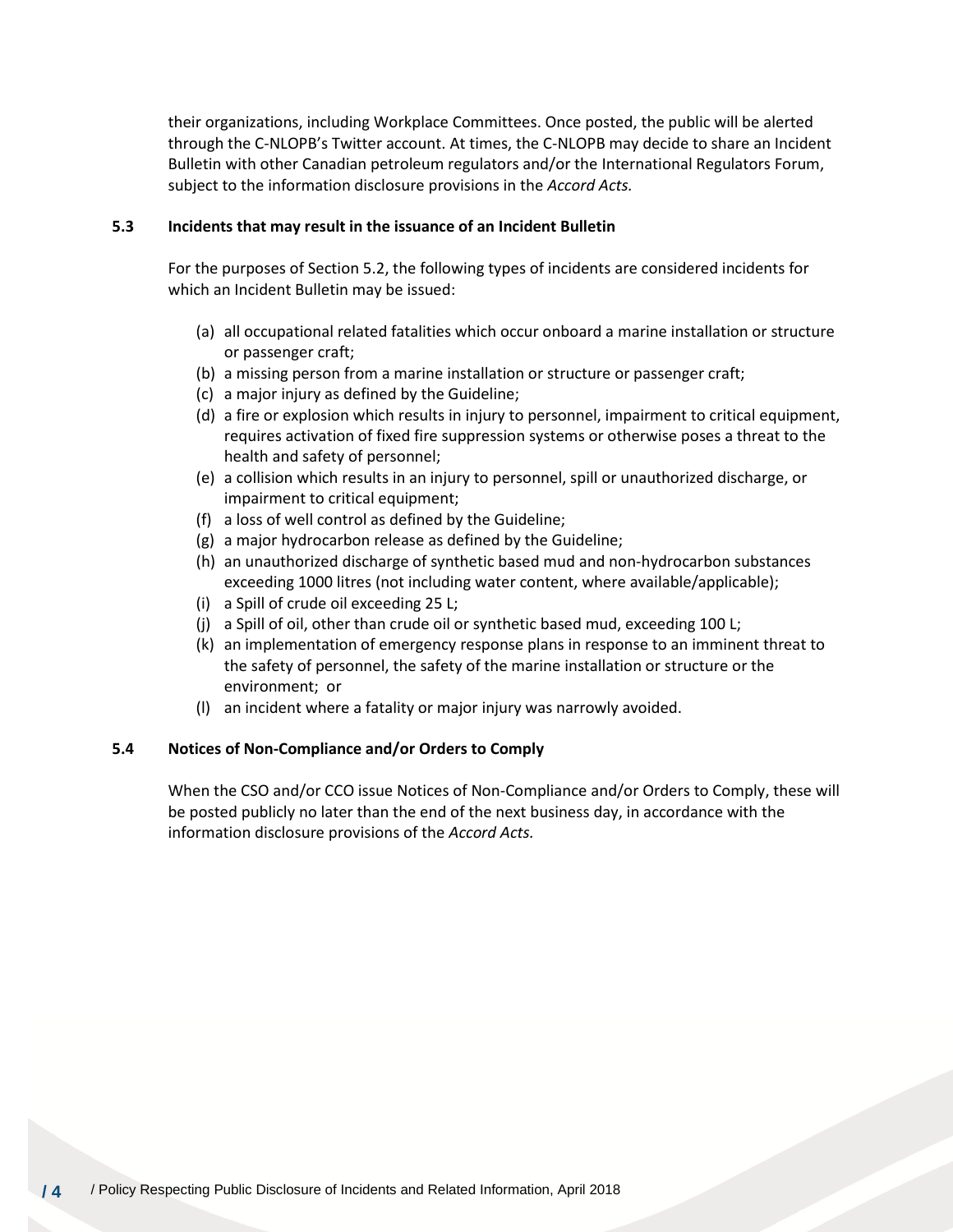## **5.5 Quarterly Publication of Safety Incidents**

The C-NLOPB will also publish information relating to incidents reported by Operators on its website on a quarterly basis. This information will be presented in a tabular format and will include:

- The date the incident occurred
- The name of the Operator
- The name of the Installation
- The actual and potential classification of the incident
- A brief description of the incident
- Injuries, if any

Quarterly safety incident reports will be compiled and formatted for the website by the Safety Department in consultation with Public Affairs. Reports shall be reviewed and approved by the CSO and CEO prior to publication.

## **5.6 Publication of Environmental Incidents**

Hydrocarbon spills that are equal to or under one litre, unauthorized gaseous releases and unauthorized discharges are reported in aggregate on a quarterly basis on the C-NLOPB website. Each hydrocarbon spill over one litre is reported on the website within 24 hours or the next business day, after receipt of the written notification.

#### **5.7 Media Inquiries**

Inquiries from the media for additional information will be initially directed to the responsible Operator. If the C-NLOPB is not satisfied with the Operator's response to media inquiries, it will keep the public appropriately informed.

## **6.0 POLICY REVIEW**

Review of this policy shall be done on an annual basis by Public Affairs, the CSO, CCO and CEO or designate, in consultation with Legal Services

## **7.0 OTHER CONSIDERATIONS**

## **7.1 Private and Privileged Information**

• Some information provided by Operators in incident reports may be considered privileged and cannot be disclosed by the C-NLOPB without the permission of the Operator, as per the information disclosure provisions of the *Accord Acts.* 

C-NLOPB

/ Policy Respecting Public Disclosure of Incidents and Related Information, April 2018